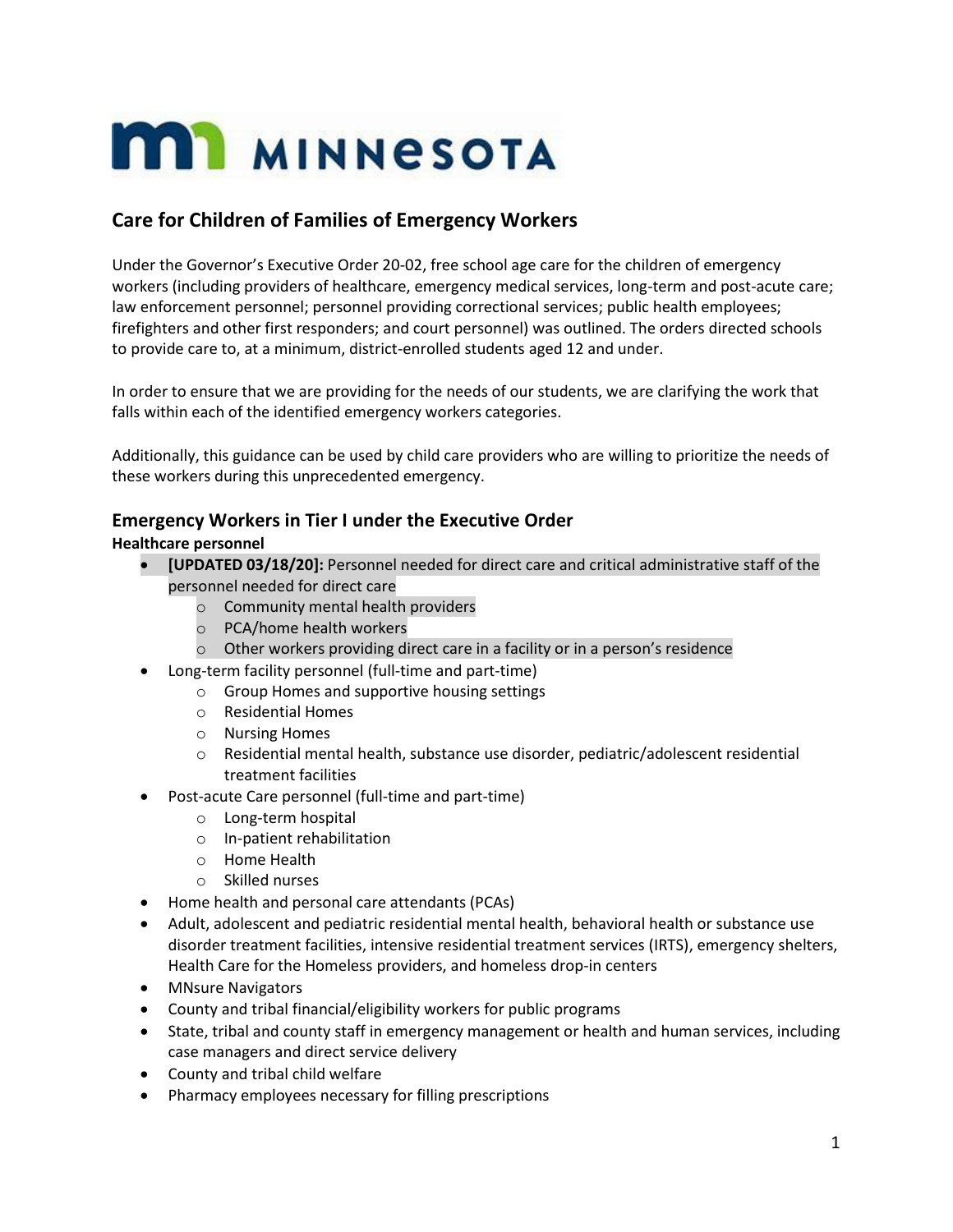#### **Emergency Medical Services personnel (full-time)**

- Paramedics
- EMTs
- Immediate supervisory staff
- EMS Operators and dispatchers
- EMS region medical directors necessary to make override decisions to direct ambulances to other ERs based on medical needs

#### **Law Enforcement personnel**

- Full-time Police Officers and their supervisory staff
- Full-time Sheriffs and their supervisory staff
- Full time Minnesota DNR sworn conservation officers and their supervisory staff
- Full-time State Patrol Officers and their supervisory staff
- 911 Operators and dispatchers their supervisory staff
- Full-time Investigators (at the discretion of their Agency Chief)

#### **Firefighter personnel**

- Full-time firefighters
- Paid on call duty crew

#### **Personnel Providing Correctional Services**

*Minnesota Correctional Facility Staff*

- Corrections officers
- Correctional Lieutenants
- Correctional Captains
- Physical plant
- Correctional facility case managers
- Correctional facility educators and educational paraprofessionals
- Wardens
- Associate wardens
- Correctional facility office assistants
- Correctional facility nurses and supervisors
- Correctional program therapists
- Correctional facility IT staff
- Correctional facility Human Resources staff
- Correctional facility financial services personnel
- Correctional facility records personnel
- Correctional facility safety officers

#### *Centralized Correctional Operations Personnel*

- Medical director
- Director of health services
- Reentry Services personnel
- Policy and legal services personnel
- Offender transportation personnel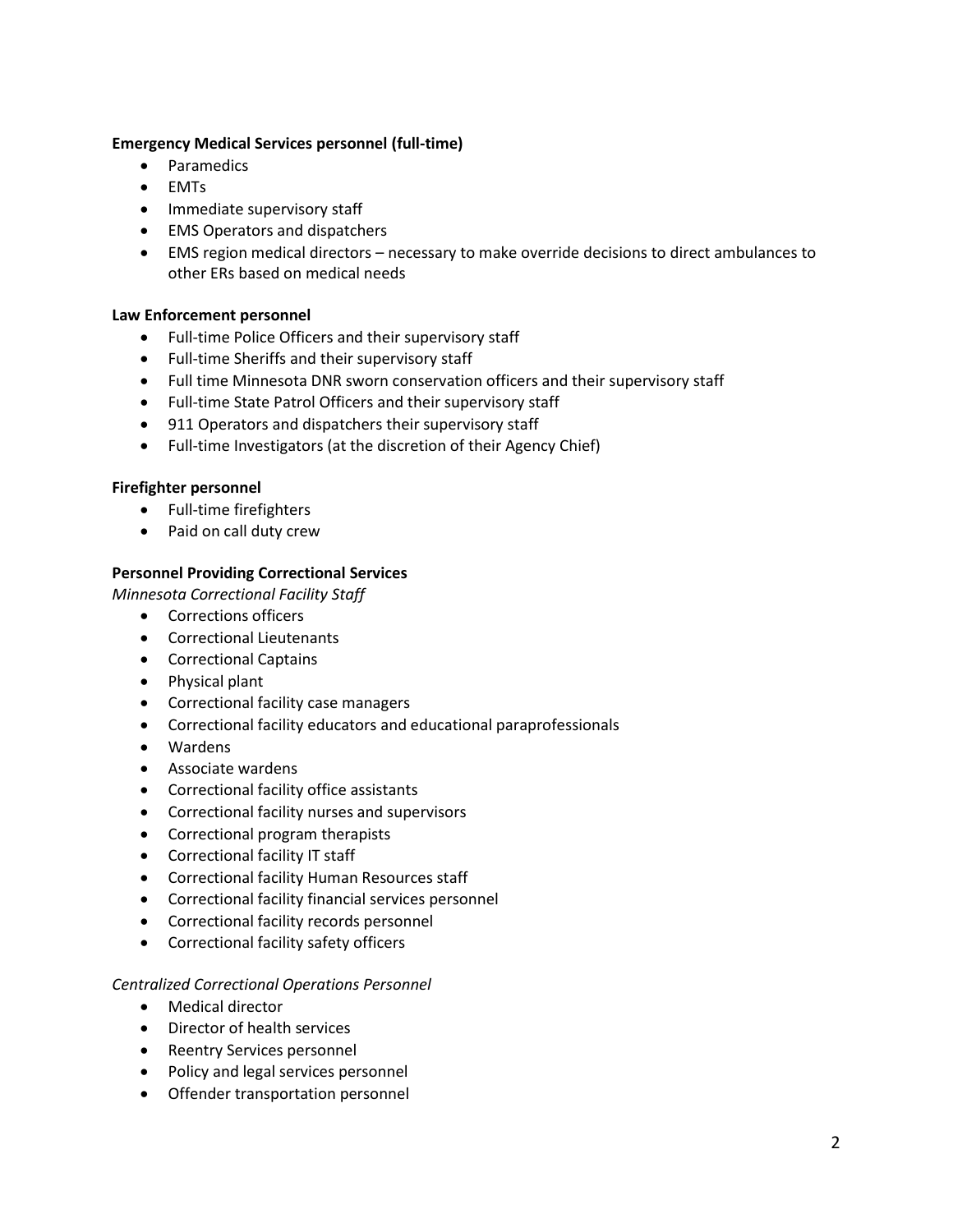- Centralized records personnel
- Centralized human resources personnel
- Investigators Office of Special Investigations/Professional Accountability
- Minnesota Department of Corrections personnel assigned to Incident Management Team
- Minnesota Department of Corrections personnel assigned to Continuity of Operations team
- Minnesota Department of Corrections government and community relations personnel
- Minnesota Department of Corrections Hearings and Release Unit personnel
- Minnesota Department of Corrections Behavioral Health Unit personnel
- Minnesota Department of Corrections Communications Unit
- Minnesota Department of Corrections Office of Commissioner

#### *Minnesota Correctional Supervision Services*

- **•** State Probation officers and supervisors
- State Probation agents and supervisors
- State Supervised release agents and supervisors
- State intensive supervised release agents and supervisors
- County Probation officers and supervisors
- County Probation agents and supervisors
- County Supervised release agents and supervisors
- County intensive supervised release agents and supervisors

#### **Public Health Personnel**

- State, tribal and local public health employees directly supporting the response of COVID-19 and other infectious disease operations
- State, tribal and local public health officials responding to imminent public health threats
- Newborn health screeners
- State, tribal and local public health lab priority services
- State, city, county and tribal emergency management essential personnel supporting COVID-19

#### **Court Personnel**

Full-time Court personnel

# **Essential Tier 2 Workers**

Beyond the emergency workers listed in the Governor's Executive Order, there are other critical workers that are absolutely necessary for districts to consider. Care for children of educators, gas and electric utility workers, food distribution personnel, water treatment staff, and others outlined below is essential to ensuring the public continues to receive these vital services.

Districts should make every effort to provide care for school-age children of workers in the areas below, if they are able to do so while adhering to the Minnesota Department of Health's social distancing guidelines.

- **Educators**
- **Child care workers**
- **MNDoT employees**
- **State and local essential IT personnel**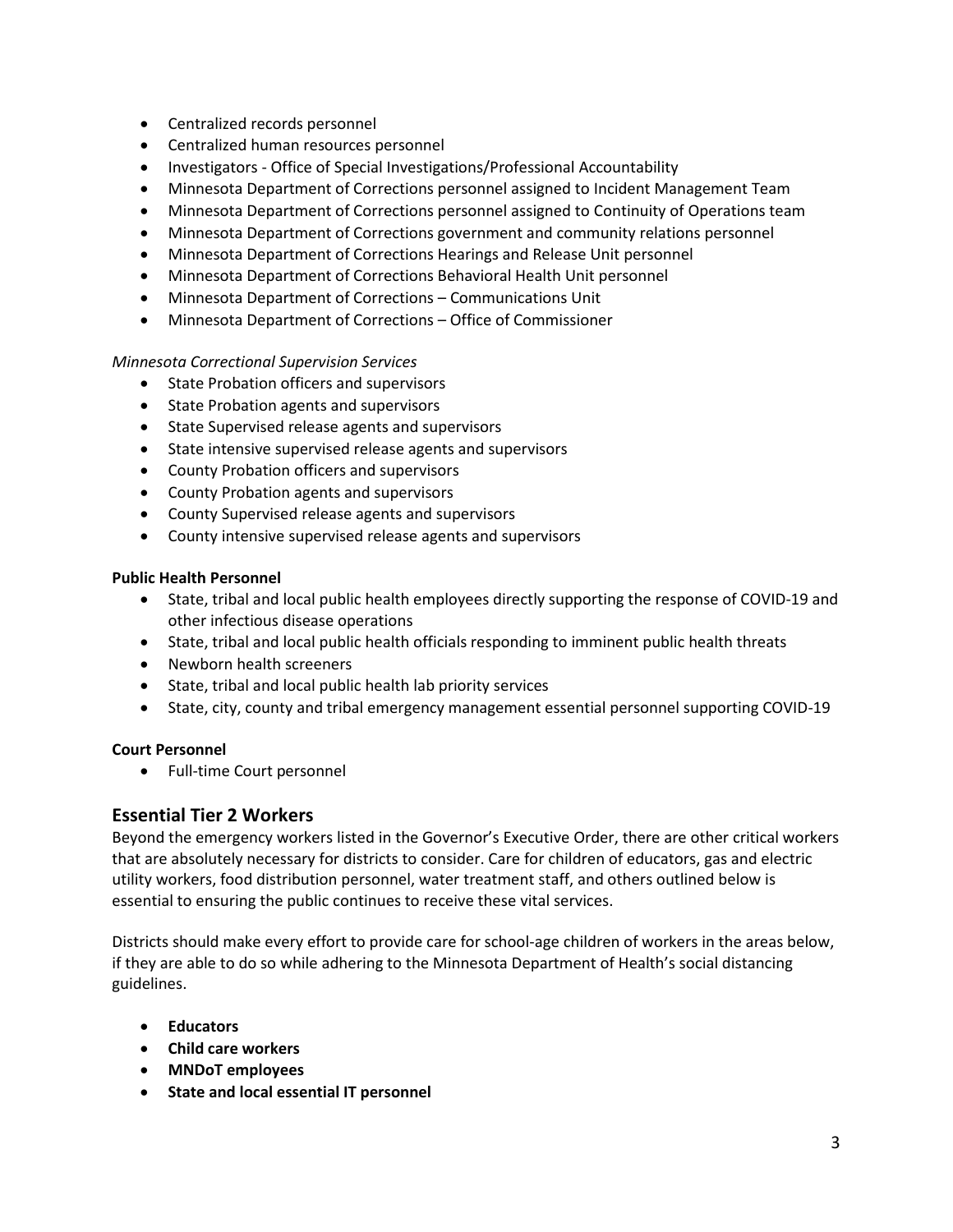- **Substance disorder treatment workers**
- **Medical examiners**
- **National Guard (if activated)**

#### **Water Treatment/Wastewater**

- Water Treatment Plant Operators
- Drinking water distribution system maintenance workers
- Safe drinking water delivery personnel
- Wastewater Treatment Plant Operators
- Storm and sanitary sewer system maintenance workers

#### **Day-to-Day Operations for Gas and Electric Utilities**

- Electric utility lineworkers, substation technicians, meter technicians, dispatchers, power plant operators
- Operations managers and supervisors
- Fleet and maintenance technicians
- Transmission and distribution engineers and operators
- Construction coordinators and technicians
- Fuel technicians
- Relay coordinators
- Control room/center operators
- Cybersecurity related information technology personnel
- Gas safety personnel
- Gas utility operations personnel
- Water system operators, water treatment plant operators
- Wastewater system operators, wastewater treatment plant operators
- Managers with key responsibility for customer and community communications and response

#### **Emergency Response for Gas and Electric Utilities**

- Damage assessment personnel
- **•** Engineers
- Safety personnel
- Communications personnel
- Mutual aid crews from other utilities

# **Food Distribution Workers [ADDED 03/18/20**]: *Food Production Personnel*

#### *Food Distribution Centers*

- Drivers
- Order selectors
- Forklift loaders
- IT personnel
- Mechanics
- Sanitation workers